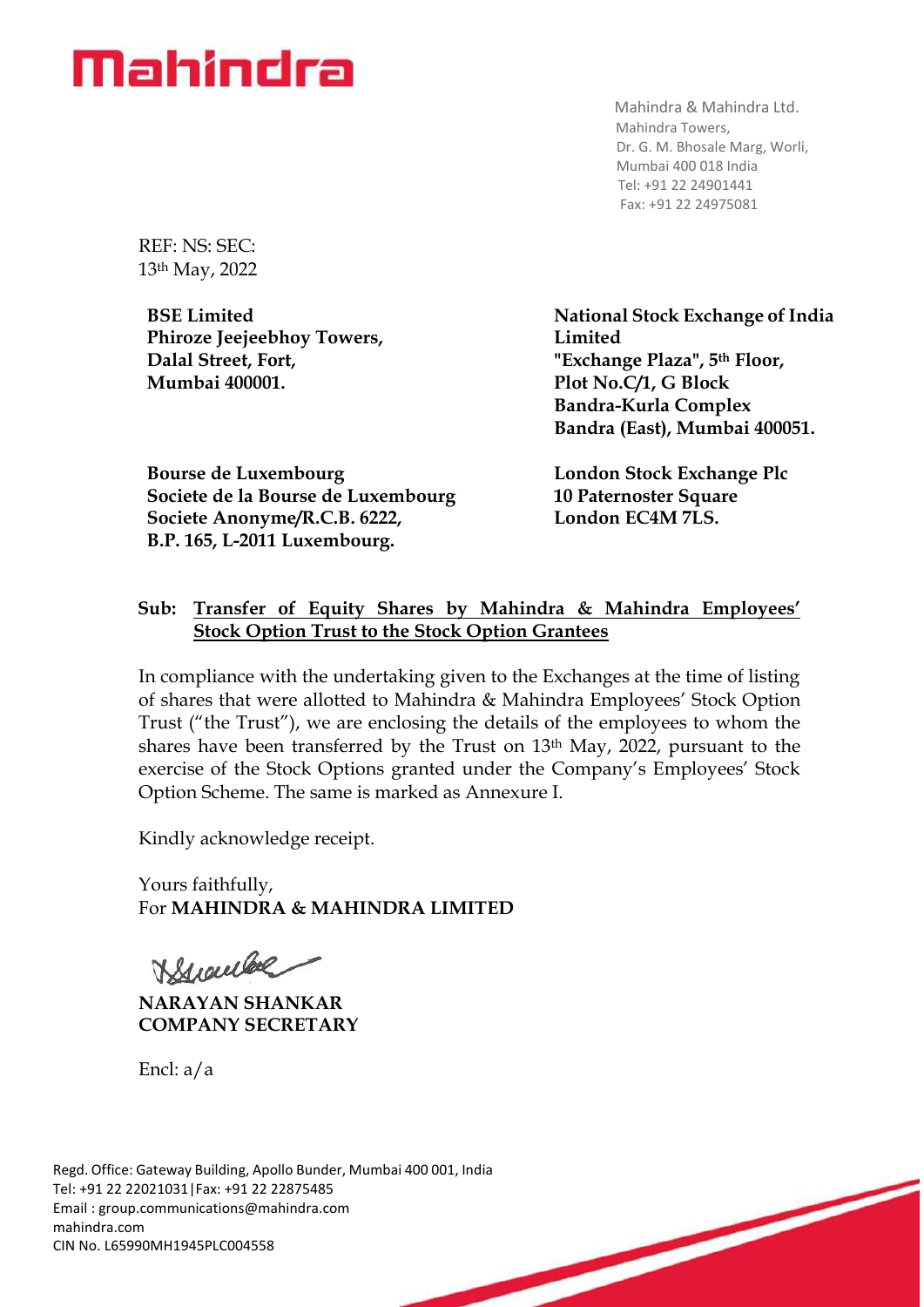|                                                    | <b>ANNEXURE - I</b>      |                                       |  |  |
|----------------------------------------------------|--------------------------|---------------------------------------|--|--|
| MAHINDRA & MAHINDRA EMPLOYEES STOCK OPTION TRUST   |                          |                                       |  |  |
| LIST OF EMPLOYEES WHO HAVE EXERCISED THEIR OPTIONS |                          |                                       |  |  |
| Sr. No.                                            | Name                     | <b>Total No. of Options exercised</b> |  |  |
| $\mathbf{1}$                                       | M B Pathare              | 1650                                  |  |  |
| $\overline{2}$                                     | Deepak Jagtap            | 97                                    |  |  |
| 3                                                  | <b>J</b> P Mali          | 196                                   |  |  |
| $\overline{4}$                                     | Kedarnath Sawant         | 410                                   |  |  |
| 5                                                  | Basava Raju Koppera      | 304                                   |  |  |
| 6                                                  | R. Velusamy              | 18394                                 |  |  |
| $\overline{7}$                                     | Sunil Walimbe            | 546                                   |  |  |
| 8                                                  | Prasad Upasani           | 214                                   |  |  |
| 9                                                  | H Imran Hussain          | 494                                   |  |  |
| 10                                                 | Madhu Kadam              | 102                                   |  |  |
| 11                                                 | Ashish Malik             | 2495                                  |  |  |
| 12                                                 | S K Krishnan             | 2132                                  |  |  |
| 13                                                 | Faizal Khan              | 450                                   |  |  |
| 14                                                 | <b>Sagar Phase</b>       | 108                                   |  |  |
| 15                                                 | Rajeev Shinde            | 25                                    |  |  |
| 16                                                 | Vijay Kumar J            | 299                                   |  |  |
| 17                                                 | Sujitkumar Yadav         | 132                                   |  |  |
| 18                                                 | <b>Anand Baste</b>       | 50                                    |  |  |
| 19                                                 | Maninder Singh           | 50                                    |  |  |
| 20                                                 | Jaipal Girase            | 492                                   |  |  |
| 21                                                 | RAJESH JAGTAP            | 134                                   |  |  |
| 22                                                 | Nilesh Mahatme           | 36                                    |  |  |
| 23                                                 | Selvam Ganesan           | 108                                   |  |  |
| 24                                                 | Deepak Basutkar          | 514                                   |  |  |
| 25                                                 | Mandar Mainkar           | 436                                   |  |  |
| 26                                                 | Rakesh Thakral           | 50                                    |  |  |
| 27                                                 | Shamik Basu              | 106                                   |  |  |
| 28                                                 | RAJNISH KUMAR GUPTA      | 184                                   |  |  |
| 29                                                 | <b>Byomaprasad Sahoo</b> | 100                                   |  |  |
| 30                                                 | Mayur Dhandarphale       | 500                                   |  |  |
| 31                                                 | Jagdeep Kumar            | 60                                    |  |  |
| 32                                                 | Srinivasan Iyengar       | 508                                   |  |  |
| 33                                                 | R. Govindarajan          | 538                                   |  |  |
| 34                                                 | Nishanthan Panneerselvam | 348                                   |  |  |
| 35                                                 | Sivaraj S                | 256                                   |  |  |
| 36                                                 | Keshari Nandan Kumar     | 436                                   |  |  |
| 37                                                 | Shivram R                | 372                                   |  |  |
| 38                                                 | AJAY KUMAR SHUKLA        | 65                                    |  |  |
| 39                                                 | Balwan Yadav             | 522                                   |  |  |
| 40                                                 | <b>Abhishek Prasad</b>   | 242                                   |  |  |
| 41                                                 | Abhishek Kumar           | 239                                   |  |  |
| 42                                                 | Mangesh Mahadik          | 82                                    |  |  |
| 43                                                 | Puneet Mehta             | 740                                   |  |  |
| $44\,$                                             | Gajanan Rachalawar       | 79                                    |  |  |
| 45                                                 | Gagandeep Dogra          | 124                                   |  |  |
| 46                                                 | Shahbaz Khan             | 103                                   |  |  |